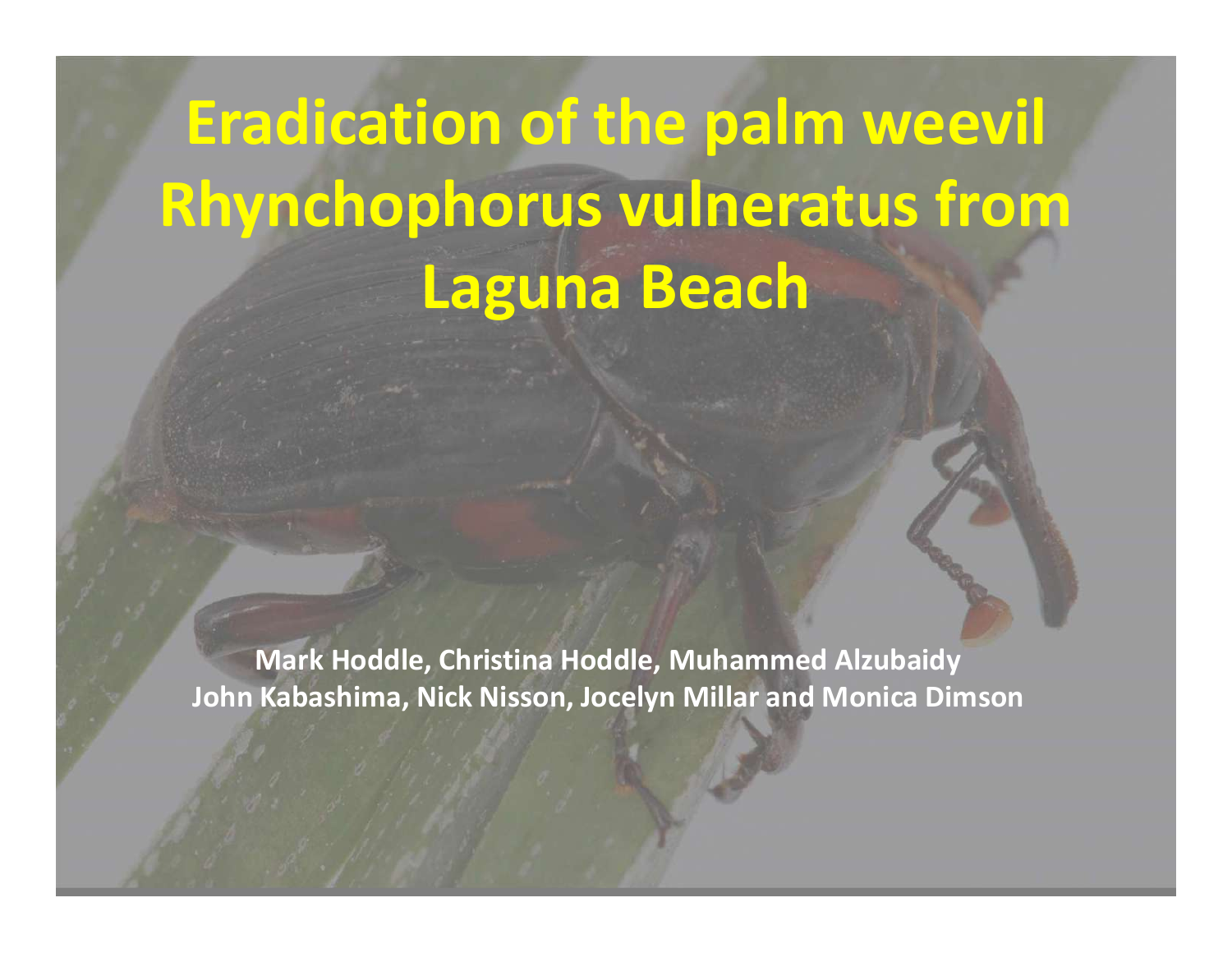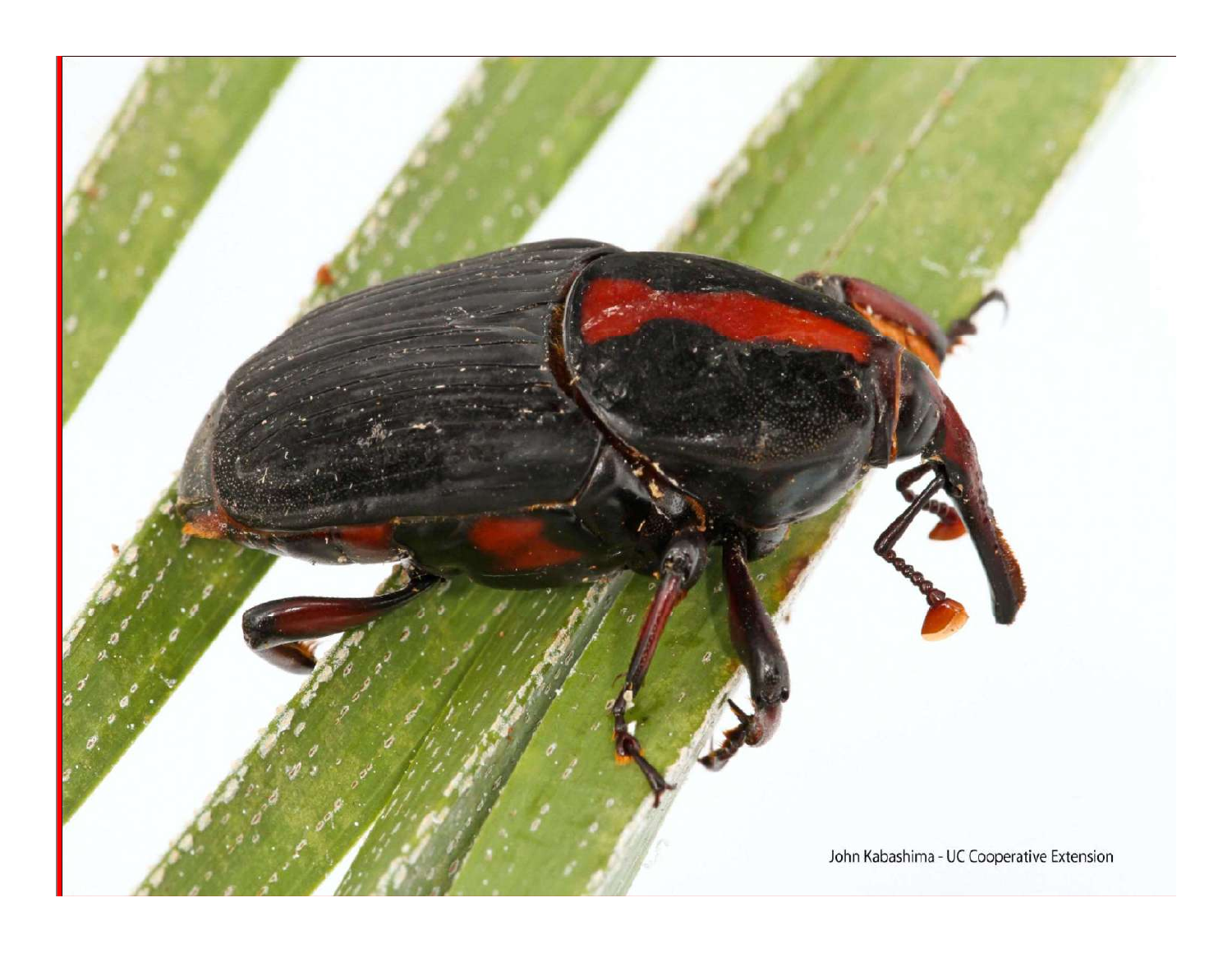# RED PALM WEEVIL ADVENTIVE AND ENDEMIC DISTRIBUTION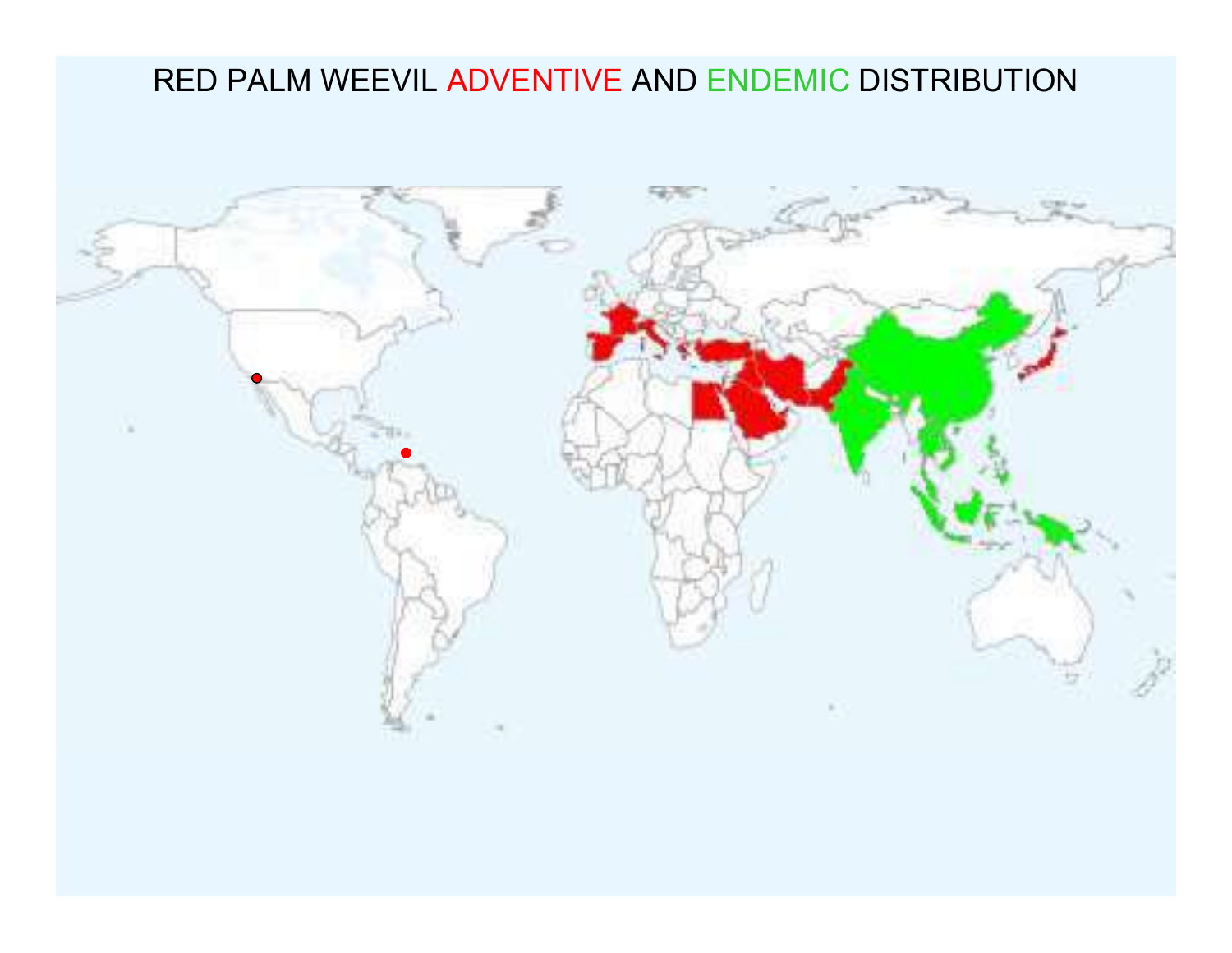

**United States** Department of **Agriculture** 

Animal and Plant Health Inspection Service

**Cooperating State** Departments of Agriculture

### **New Pest Response Guidelines**

### **Red Palm Weevil Rhynchophorus ferrugineus**

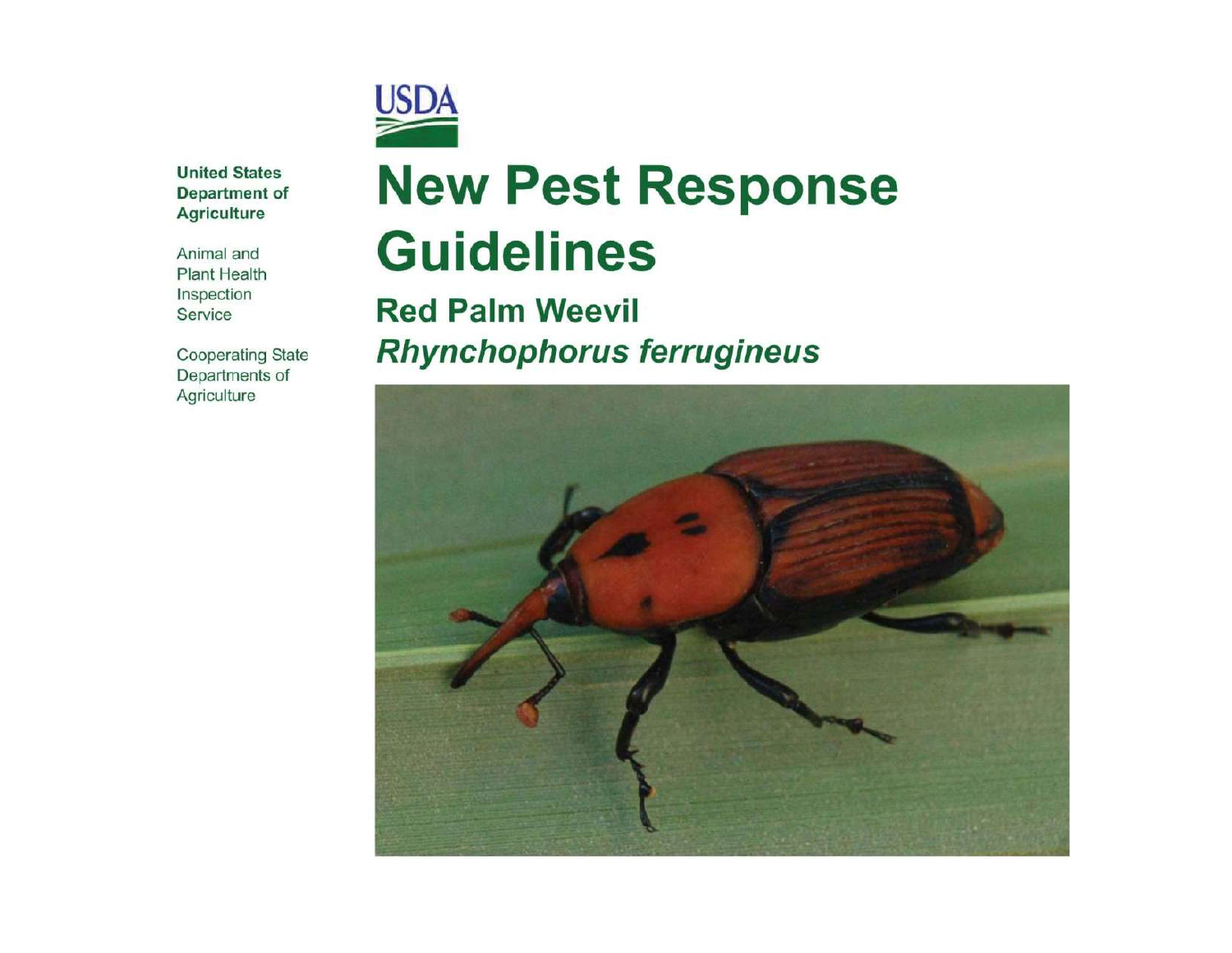### Response in Laguna Beach

• Delineation of infested area • Bucket traps deployed oonse in Laguna Beach<br>Ferrolm of infested area<br>Ferrolure 700 mg, ethyl acetate,<br>Ferrolure 700 mg, ethyl acetate,<br>Fermenting apples and 1 liter of 50:50<br>Sustar and manulare aluse! fermenting apples and 1 liter of 50:50 water and propylene glycol. • the base of heavily infested palms.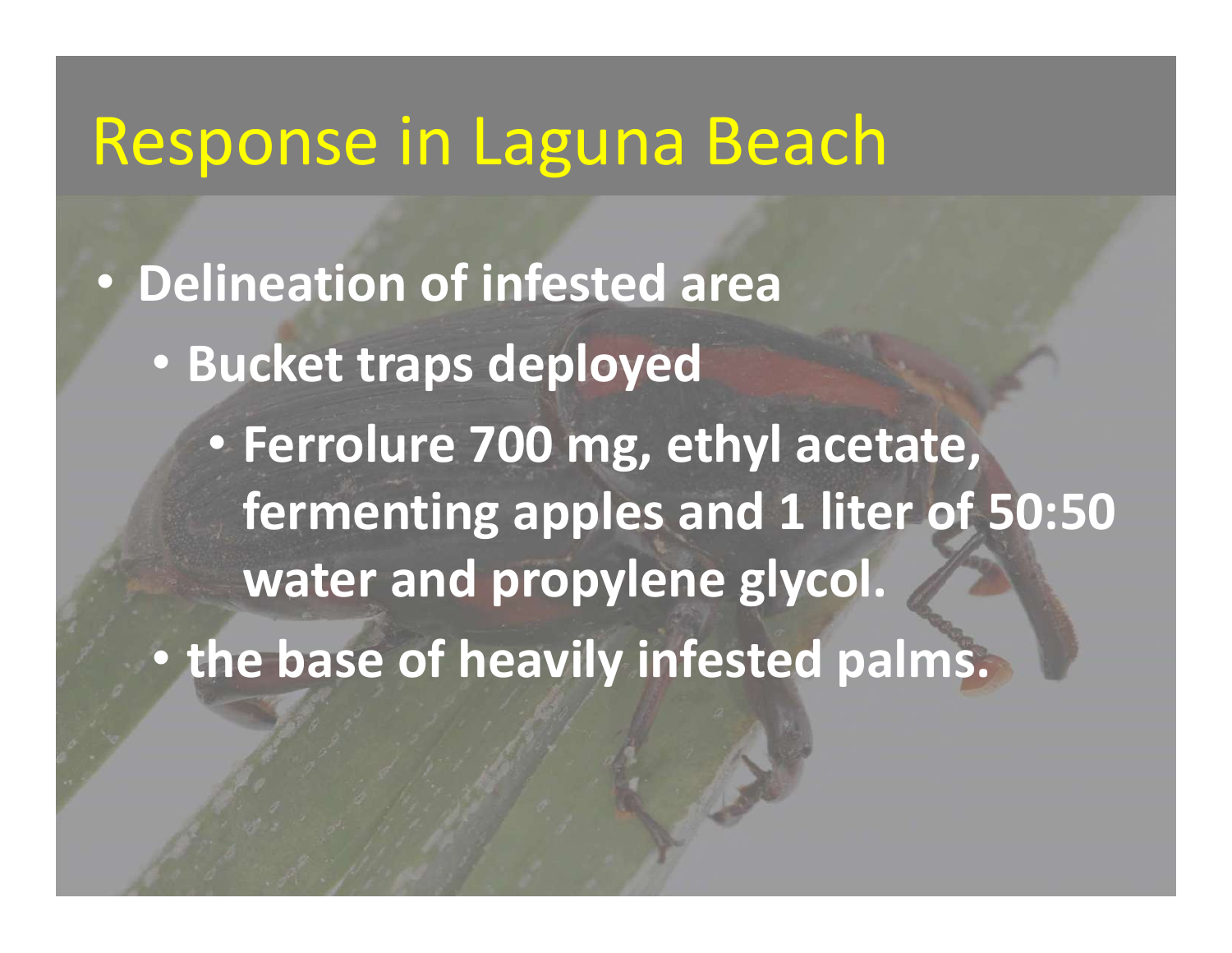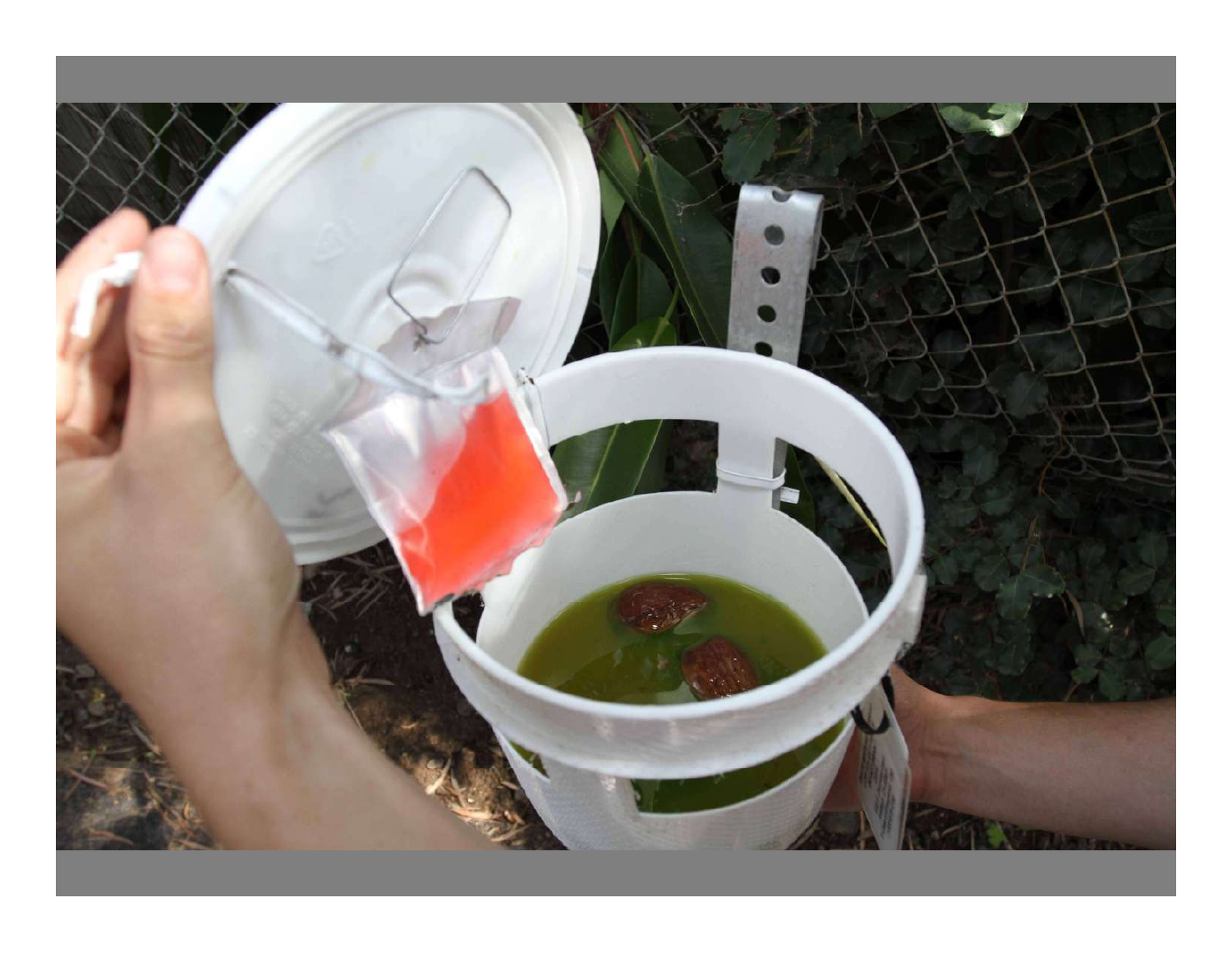### Red Palm Weevil Eradication Time Line

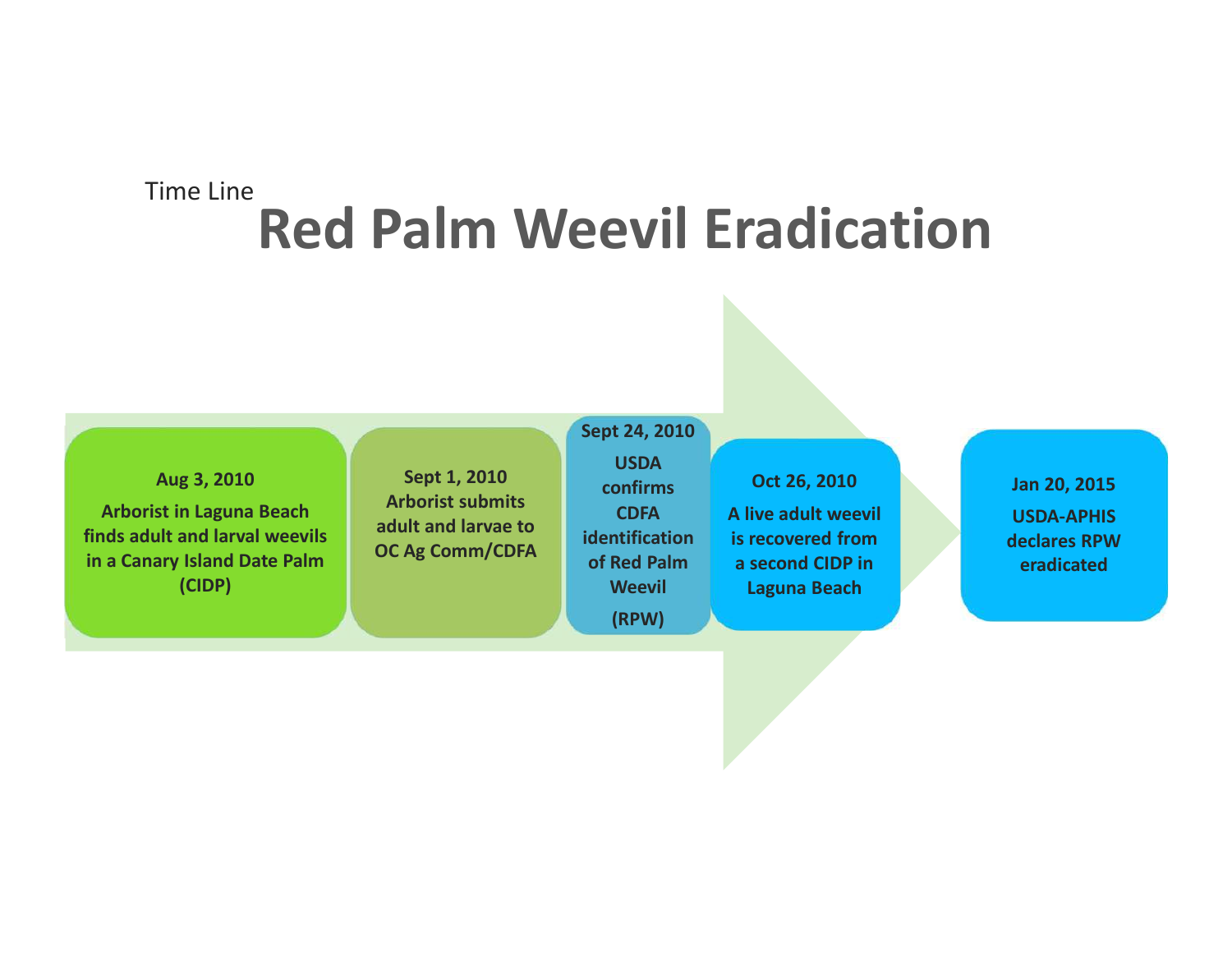### Response in Laguna

| <b>Time Line</b>                                                                                                                                        |                                                                                                                                                                                             | <b>Response in Laguna</b>                                                                             |                                                                                                            |                                                                 |  |
|---------------------------------------------------------------------------------------------------------------------------------------------------------|---------------------------------------------------------------------------------------------------------------------------------------------------------------------------------------------|-------------------------------------------------------------------------------------------------------|------------------------------------------------------------------------------------------------------------|-----------------------------------------------------------------|--|
| Oct 7, 2000<br>150 traps deployed by<br><b>CDFA</b><br>Within an area of 6 sq mile<br>2 sq milDensities:<br>50 traps per 1 sq mile<br>25 traps per mile | Sept 27 - Oct 28, 2010<br>13,485 palms visually<br>surveyed within 6 km<br>of initial find sites<br>Residents, arborists,<br>palm enthusiasts<br>investigated by CDFA,<br><b>OCAG, UCCE</b> | Nov 29 - Dec 1, 2010<br><b>Technical Advisory</b><br><b>Committee meets in</b><br><b>Laguna Beach</b> | Jan 31, 2012<br>1 adult weevil<br>captured.<br><b>Visual surveys</b><br><b>Conducted by</b><br><b>CDFA</b> | Jan 20, 2015<br><b>USDA-APHIS</b><br>declares RPW<br>eradicated |  |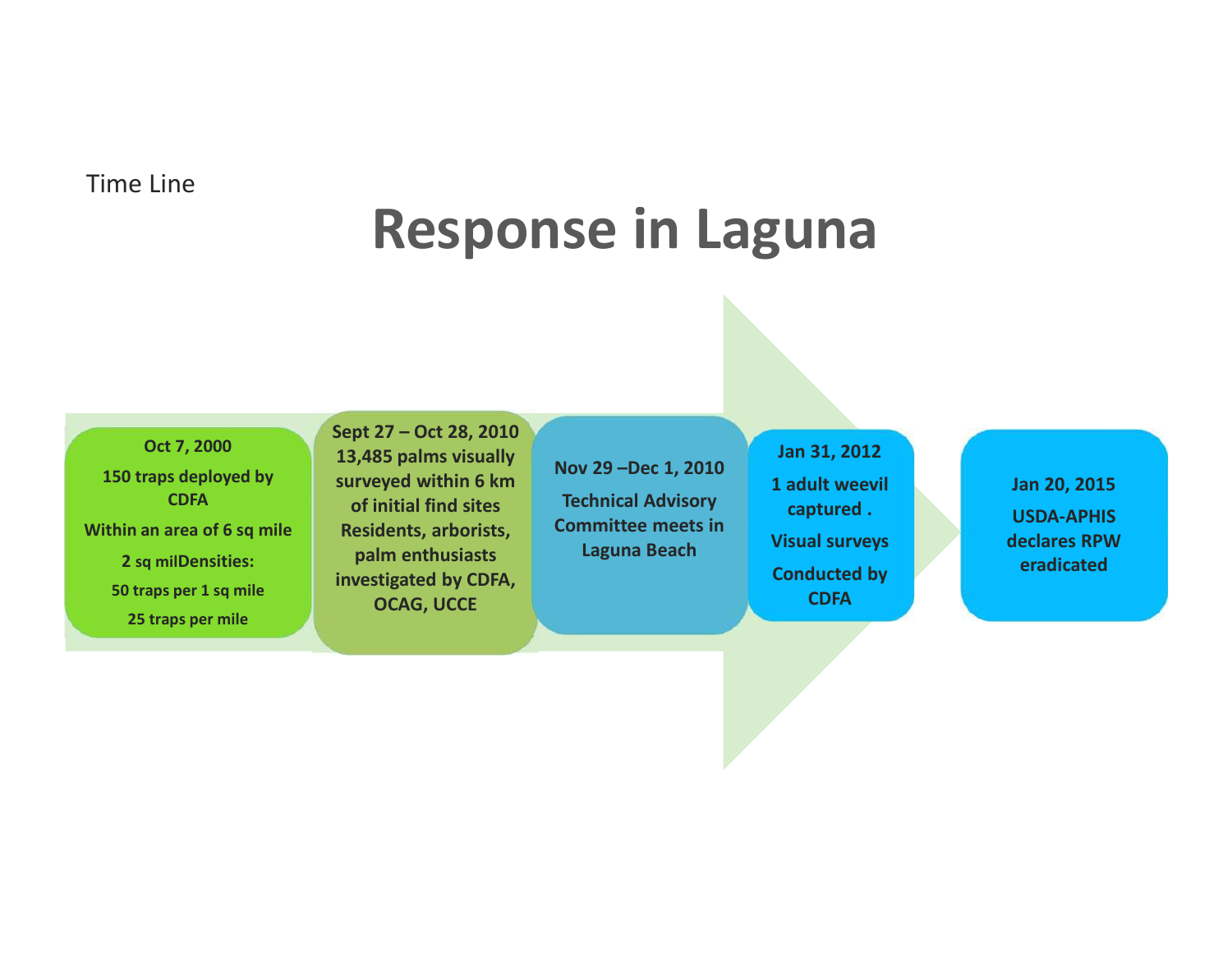DNA-based analyses concludes weevil species collected in Laguna Beach is R. vulneratus. **Example 12 Section Science 15 Serven Strate in Laguna Beach is R. vulneratus.**<br> **• R. vulneratus native range is so. Thailand**<br> **• R. vulneratus native range is so. Thailand**<br>
and northern Malaysia, Singapore and and northern Malaysia, Singapore and Indonesia. • Has a range of color forms including ones typical of R. ferrugineus (RPW) Rhynchophorus ferrugineus (RPW)- NOT<br>DNA-based analyses concludes weevil species

• This was the only find of R. vulneratus outside of its native range.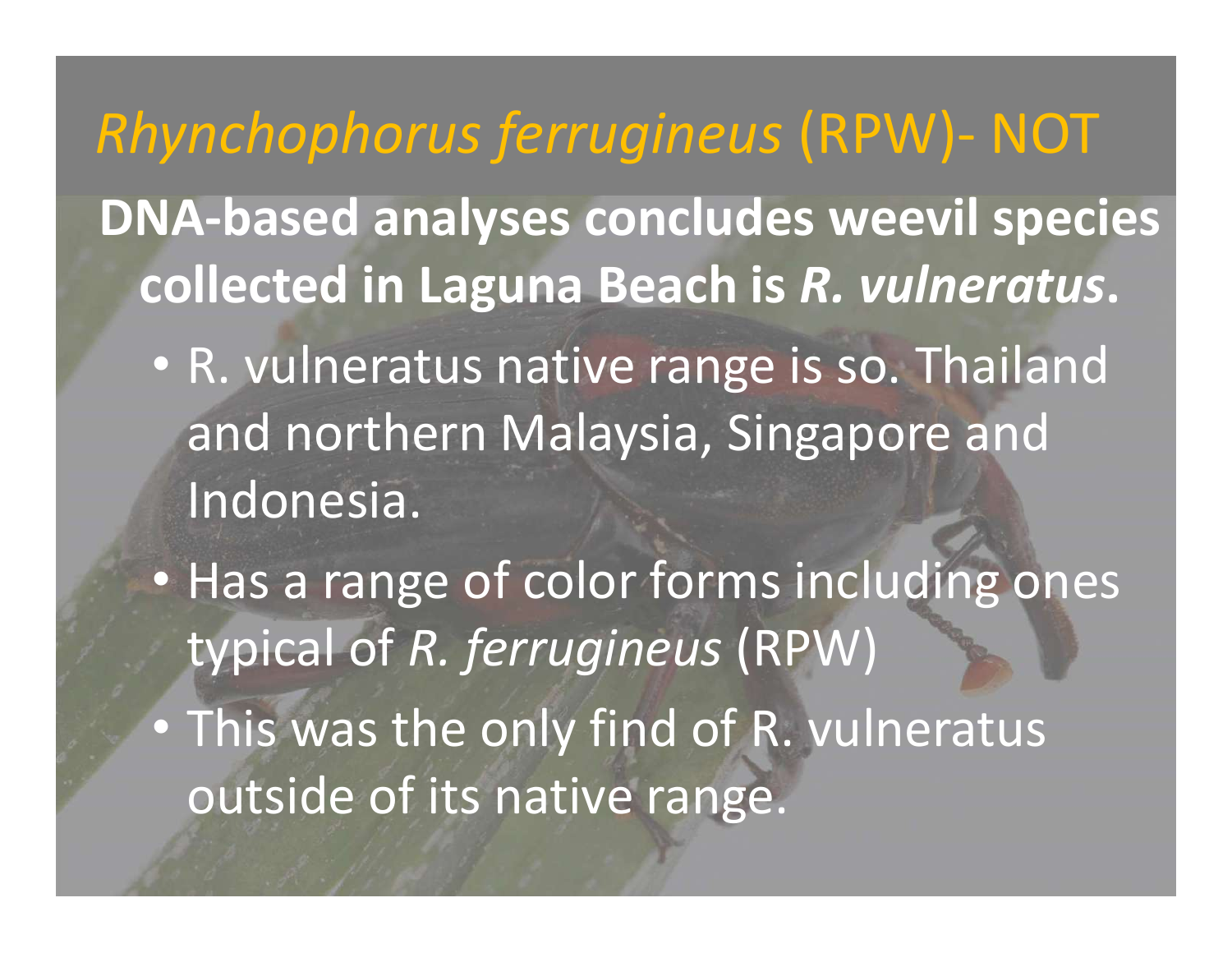### The Big Questions!

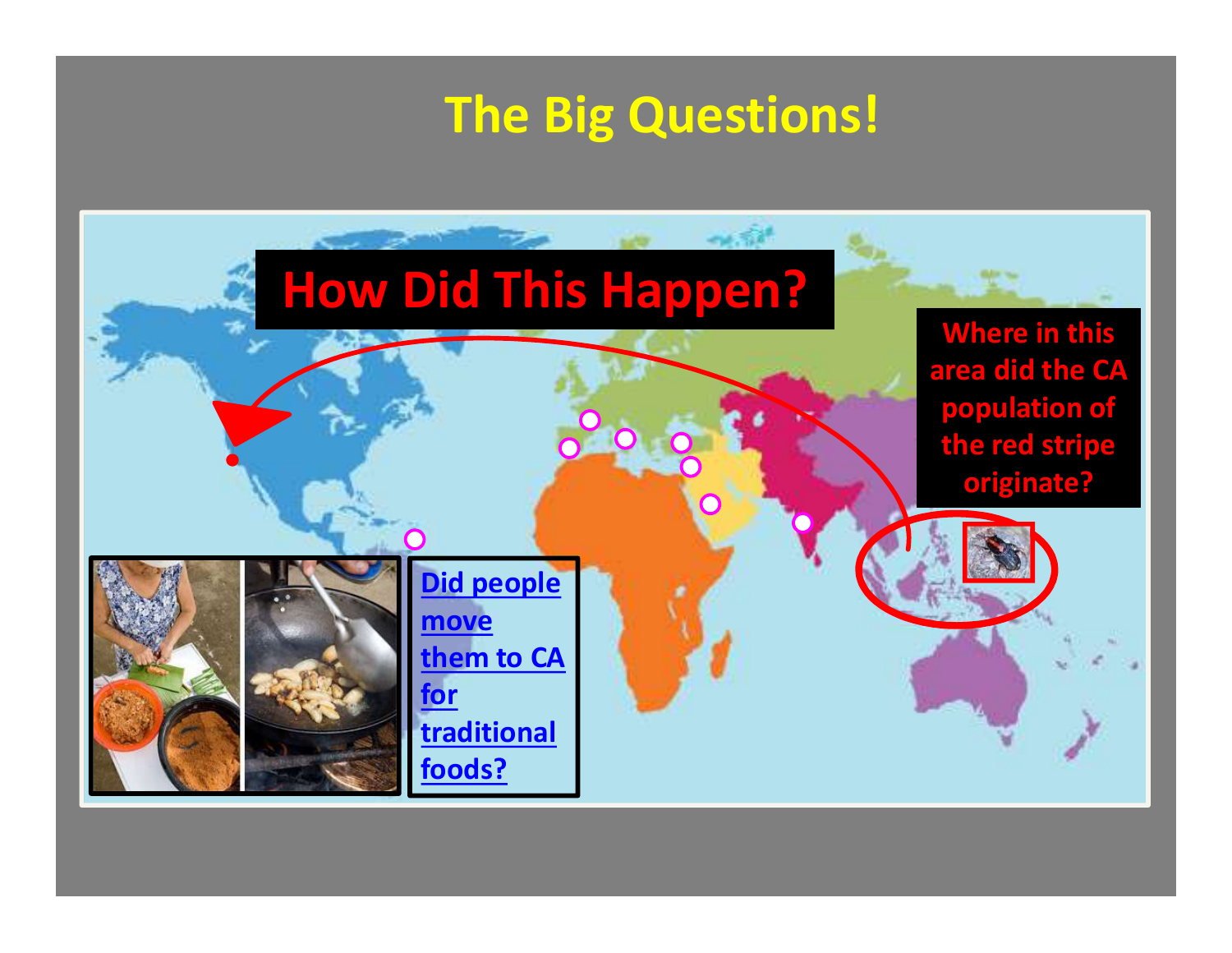### Laguna Beach

- **Laguna Beach<br>• 8.8 Square miles (23 sq kilometers)<br>• 23,250 inhabitants**
- 23,250 inhabitants
- Relatively isolated
	- Wealthy residential area between the Pacific Ocean to the west, and the dry, relatively undeveloped San Joaquin Hills to the east.
	- One north-south highway (State Route 1) and one west-east highway (State Route 133)
	- No airport, seaport or interstate border crossings.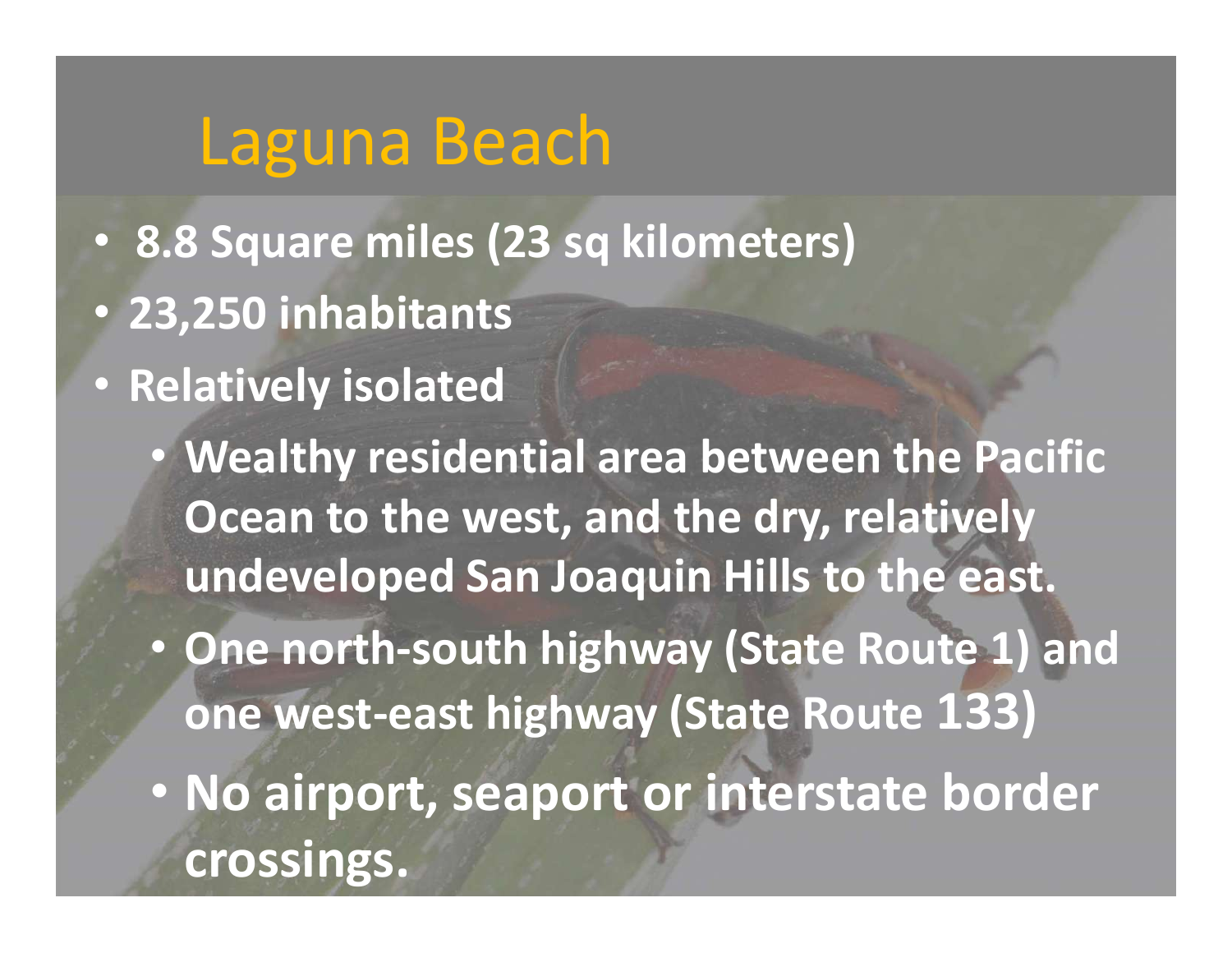## Palm Removals and Pesticides<br>• Nov 3, 2010 infested CIDP from Oct 26

- Nov 3, 2010 infested CIDP from Oct 26 removed.
- **Palm Removals and Pesticides<br>• Nov 3, 2010 infested CIDP from Oct 26<br>• Total of 13 palm trees treated with broad<br>• Spectrum contact pesticide applied to foliage a<br>Crown and systemic pesticides applied via truple** spectrum contact pesticide applied to foliage and crown and systemic pesticides applied via trunk or soil injections. • Total of 13 palm trees treated with broad<br>• Total of 13 palm trees treated with broad<br>spectrum contact pesticide applied to foliage and<br>crown and systemic pesticides applied via trunk or<br>soil injections.<br>• One CIDP w/con

treated on June 2, 2011 was removed on March 27, 2013, examined and had no visual evidence of feeding damage, larvae or pupae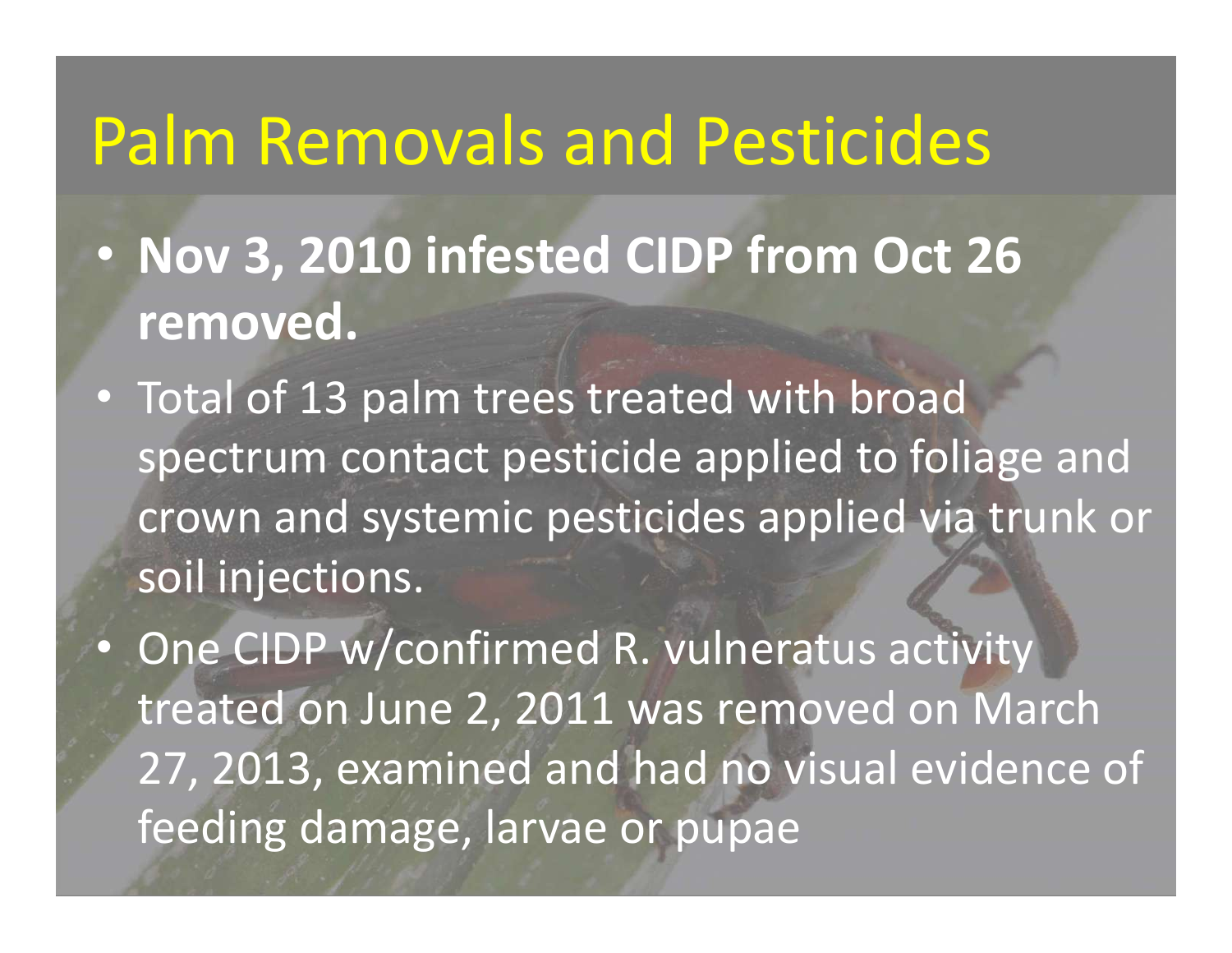## Declaration of Eradication, Cost

• Jan 20, 2015 USDA-APHIS declare RPW Eradicated. 9 Declaration of Eradication, Cos<br>
19 20, 2015 USDA-APHIS declare RPW<br>
19 Consecutive years with no pest<br>
20 detections<br>
20 detections • Jan 20, 2015 USDA-APHIS declare RPW<br>
Eradicated.<br>
• 3 consecutive years with no pest<br>
detections<br>
• Estimated cost of eradication - \$1,003,646

detections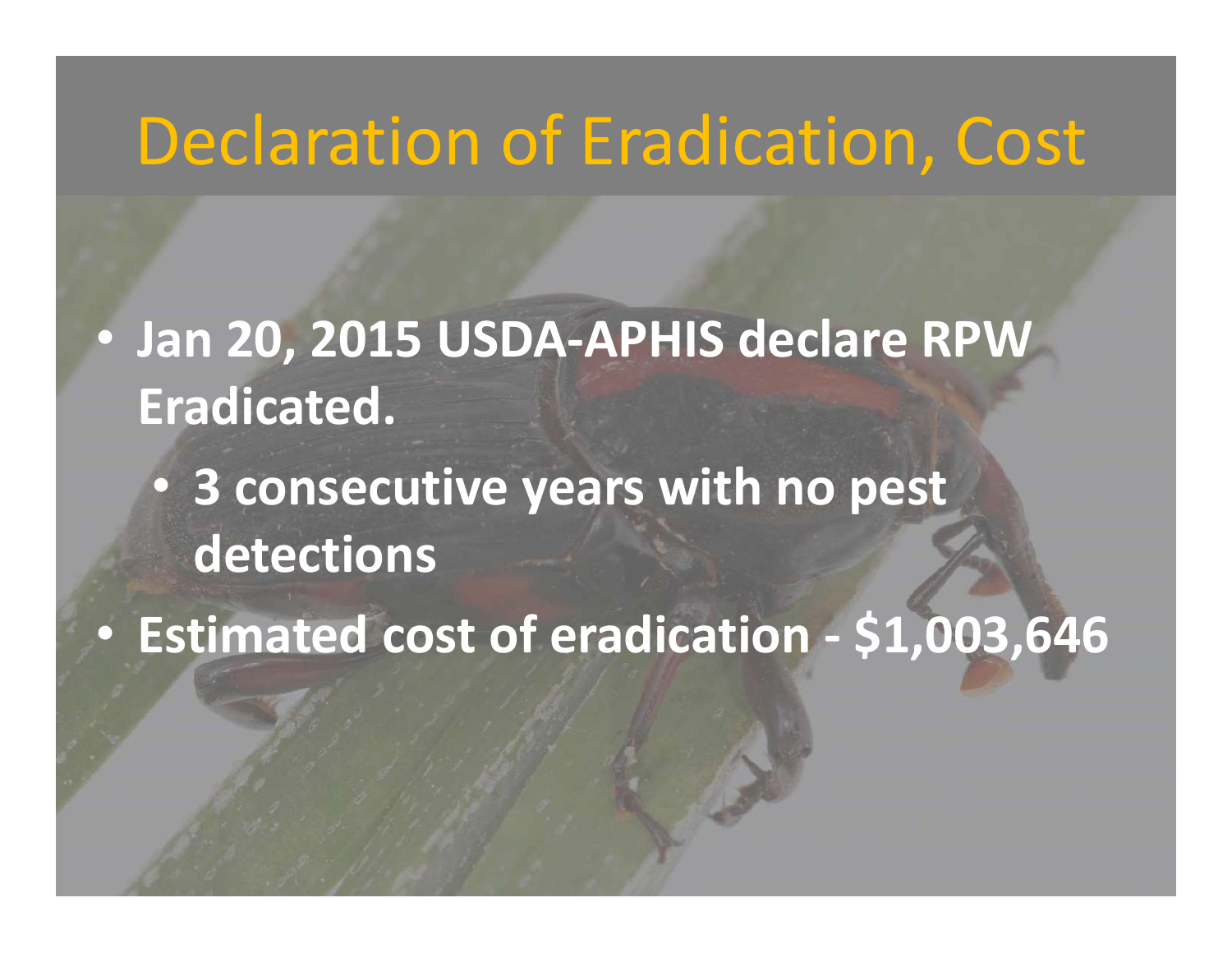Interacting factors that favored eradication

- 
- Success Factors<br>1. Small infested area<br>2. Highly specific and sensitive 2. Success Factors<br>2. Highly specific and sensitive monitoring<br>2. Highly specific and sensitive monitoring<br>2. Highly specific and sensitive monitoring<br>tools such as pheromone baited traps. tools such as pheromone baited traps. Interacting factors that favored eradication<br>1. Small infested area<br>2. Highly specific and sensitive monitoring<br>tools such as pheromone baited traps.<br>3. Lower cost of treatment of smaller area.<br>4. Social, economic, regulat
- 
- 4. Small infested area<br>
2. Highly specific and sensitive monitoring<br>
tools such as pheromone baited traps.<br>
3. Lower cost of treatment of smaller area.<br>
4. Social, economic, regulatory and political<br>
factors. factors.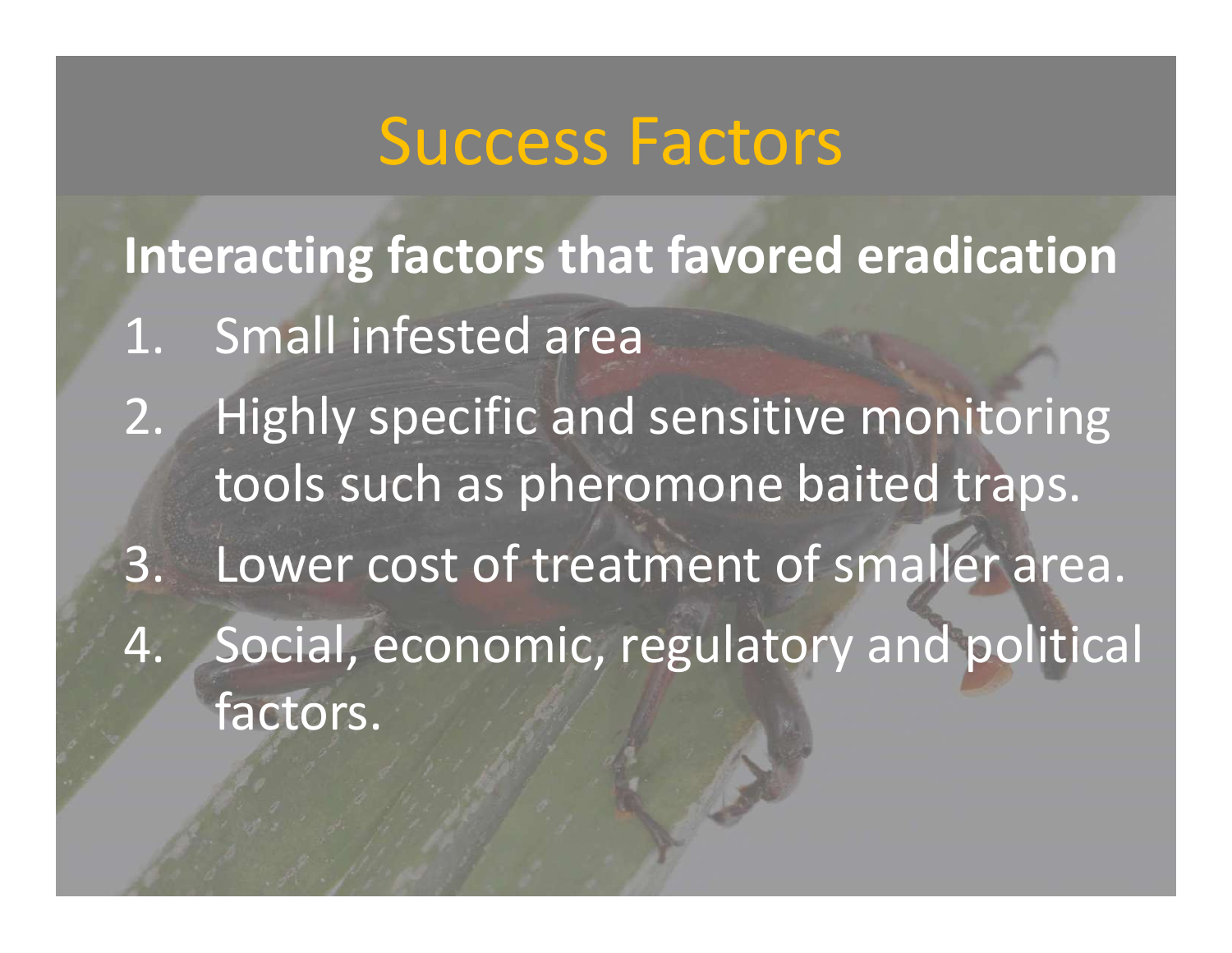Interacting factors that favored eradication: Social **Strong public support for eradication** University of California Cooperative Extension science expertise and relationships **Economic** Funds to support the project **Q** Regulatory **OC Ag Commissioner/CDFA/USDA Authority and** expertise. Science expertise and relationship<br>
■ Economic<br>
• Funds to support the project<br>
■ Regulatory<br>
• OCAg Commissioner/CDFA/USDA<br>
expertise.<br>
■ Political factors<br>
• Commitment and political will **Commitment and political** Success Factors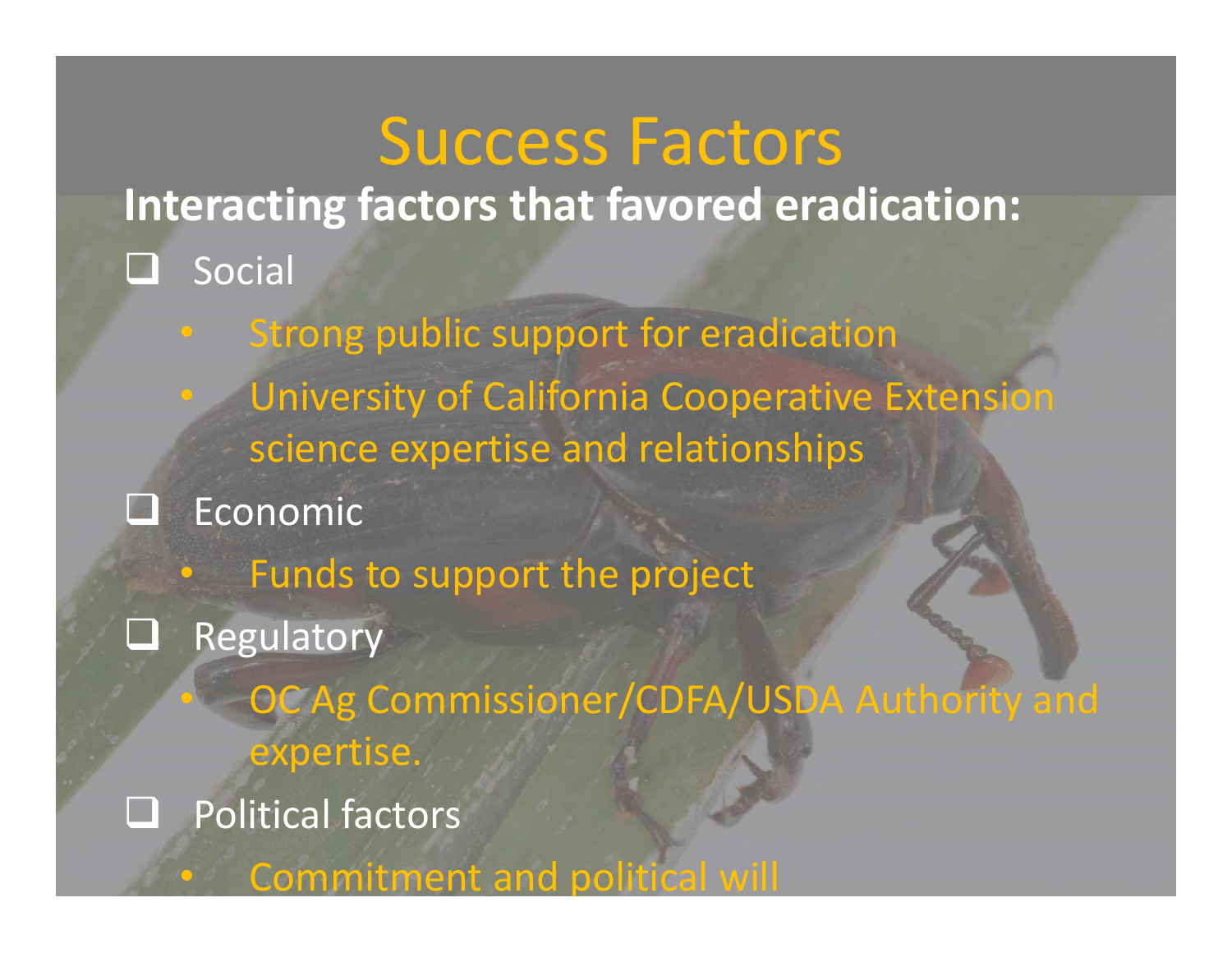- Interacting factors that favored eradication Success Factors<br>Interacting factors that favored<br>5. Allee Threshold<br>6. Suboptimal foods eracting factors that favored eradication<br>• Suboptimal foods<br>• Low genetic variability<br>• Tactics such as effective registered pesticides<br>• Unsuitable climate
- - Suboptimal foods
	- Low genetic variability
	-
	- Unsuitable climate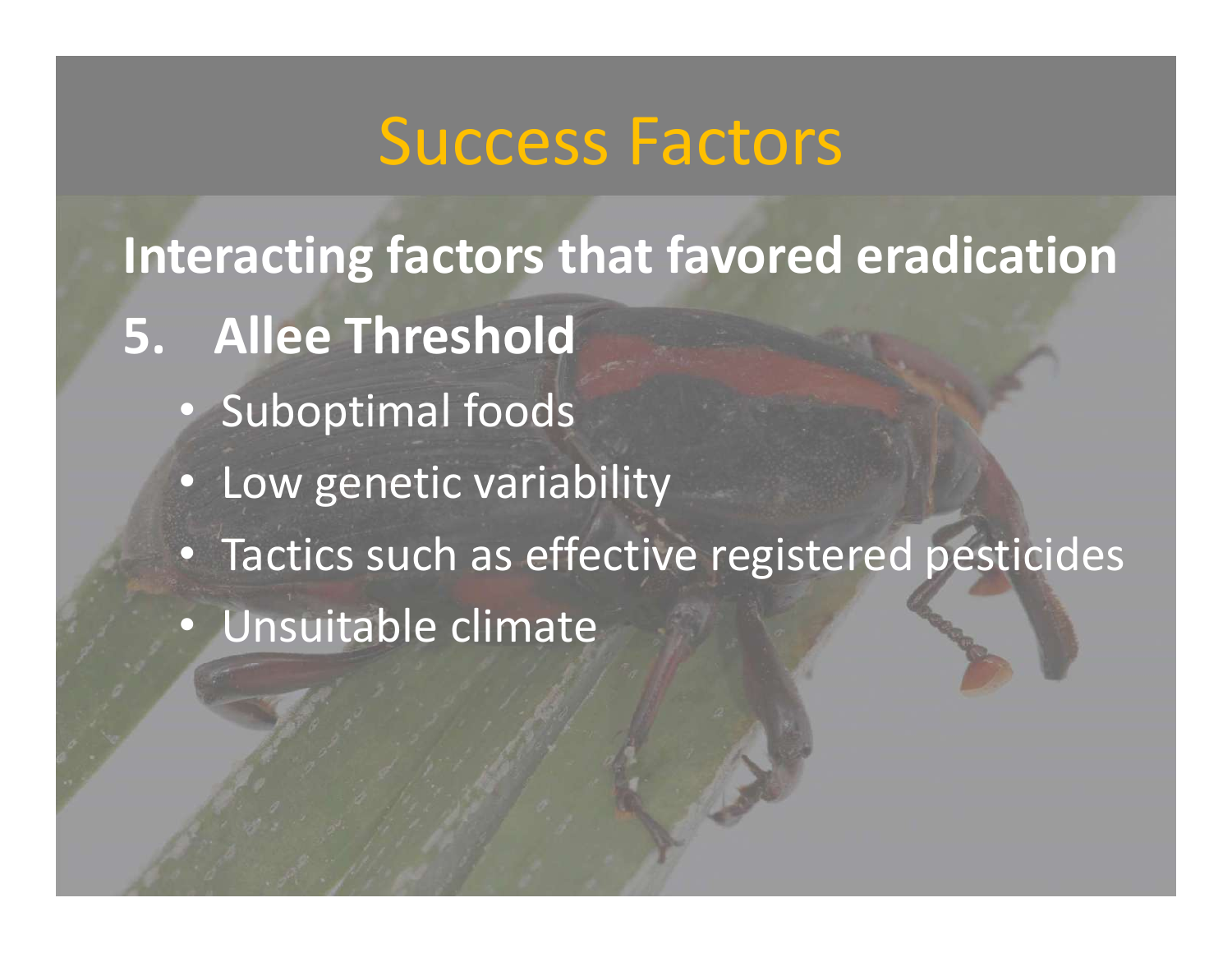- Interacting factors that favored eradication Success Factors<br>Interacting factors that favored<br>5. Allee Threshold<br>6. Suboptimal foods
- - Suboptimal foods
		- CIDP a marginal host?
	- Low genetic variability
	- Small size of founding population = reduced fitness. • Suboptimal foods<br>• CIDP a marginal host?<br>• Low genetic variability<br>• Small size of founding population = reduced<br>fitness.<br>• Tactics such as effective registered pesticides<br>• Unsuitable climate
	-
	- Unsuitable climate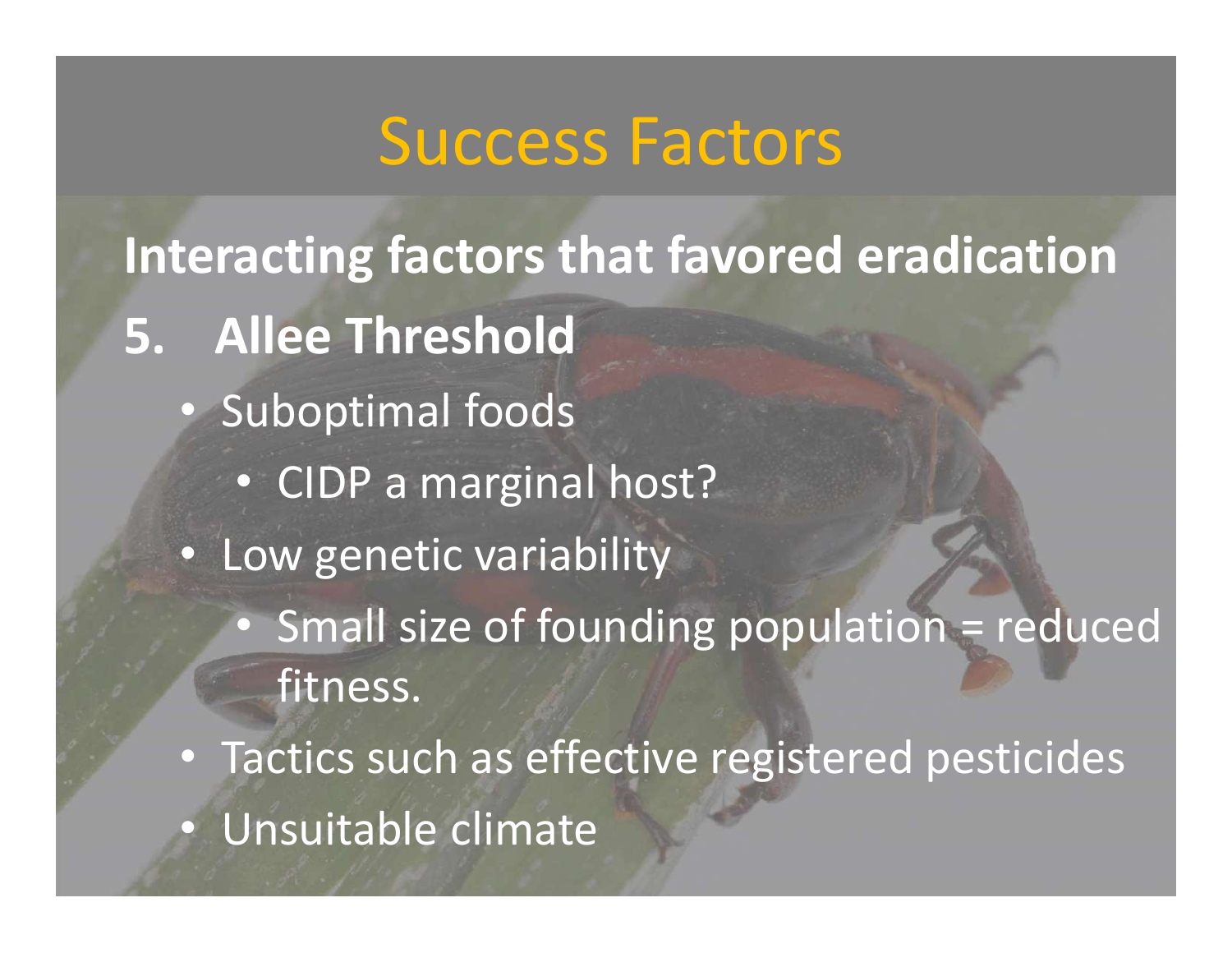### Interacting factors that favored eradication Success Factors<br>
Interacting factors that favored<br>
5. Allee Threshold<br>
• Unsuitable climate

• Unsuitable climate

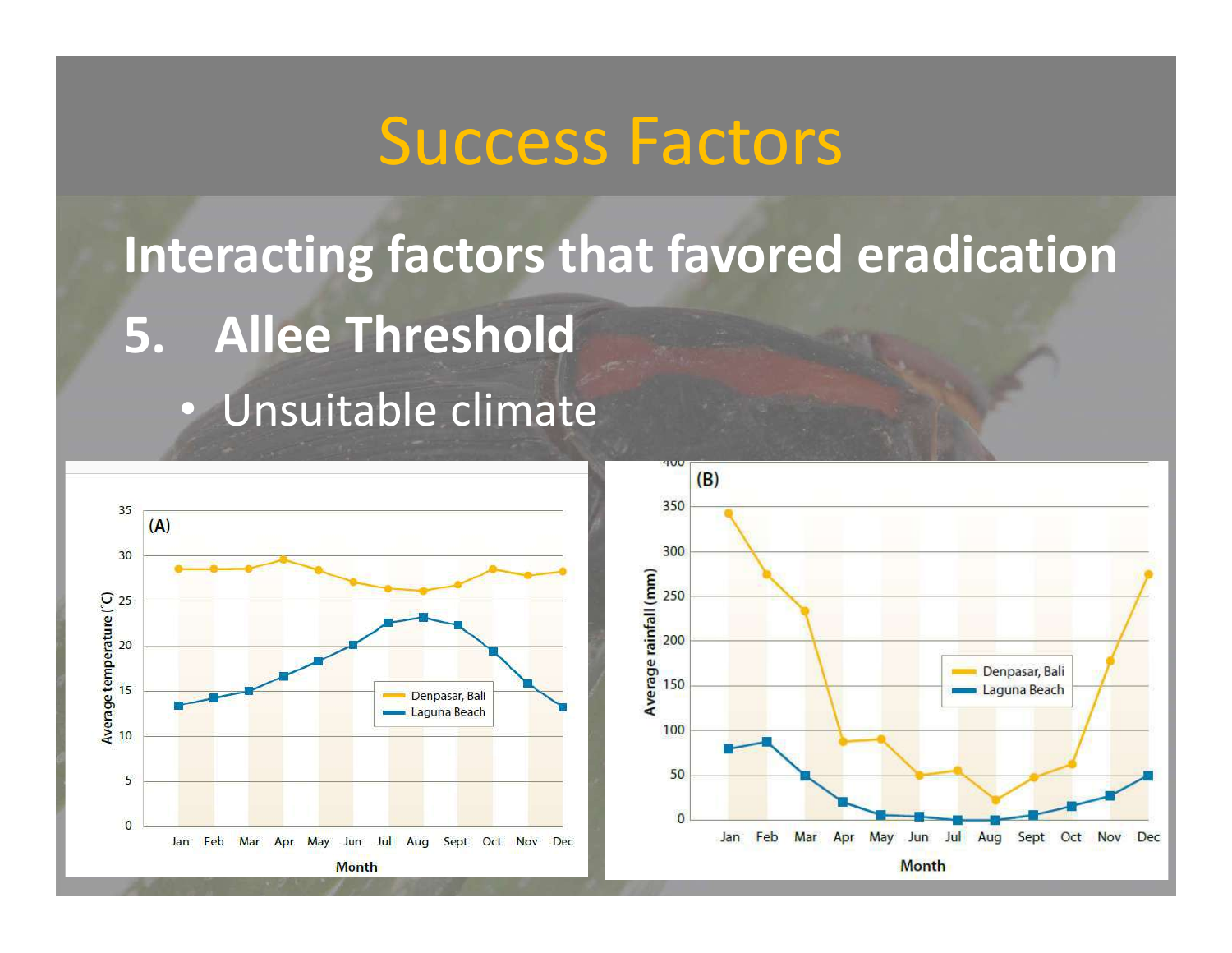### **Communication**

If you see or suspect signs of RPW damage Call:

• CDFA Pest Hotline –1-800-491-1899

–www.cdfa.ca.gov/go/reportapest

• County Agricultural Commissioner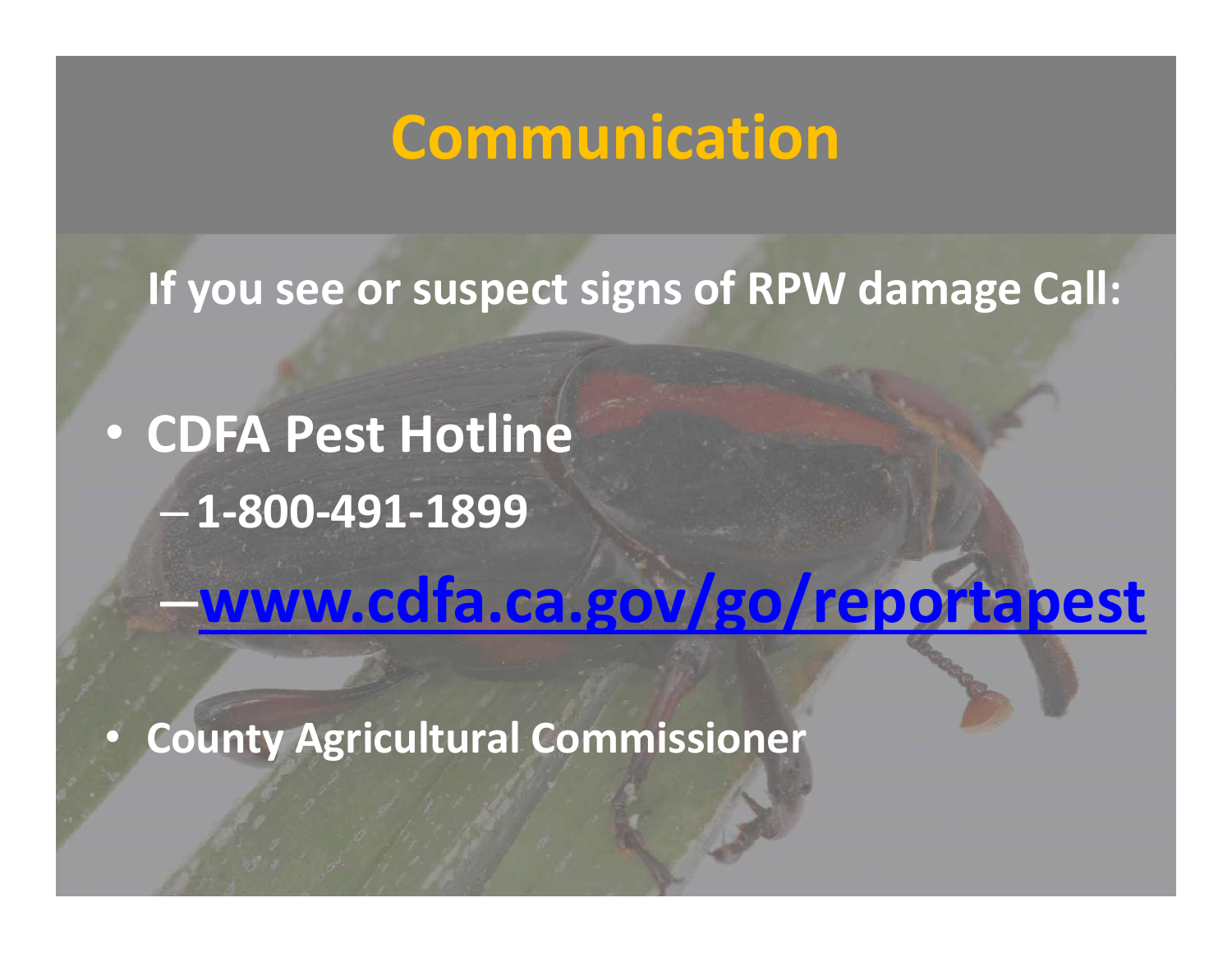### RPW Information

### http://cisr.ucr.edu/

http://ucipm.ucdavis.edu/PMG/PESTNOTES/pn74148.html

https://www.cdfa.ca.gov/plant/rpw/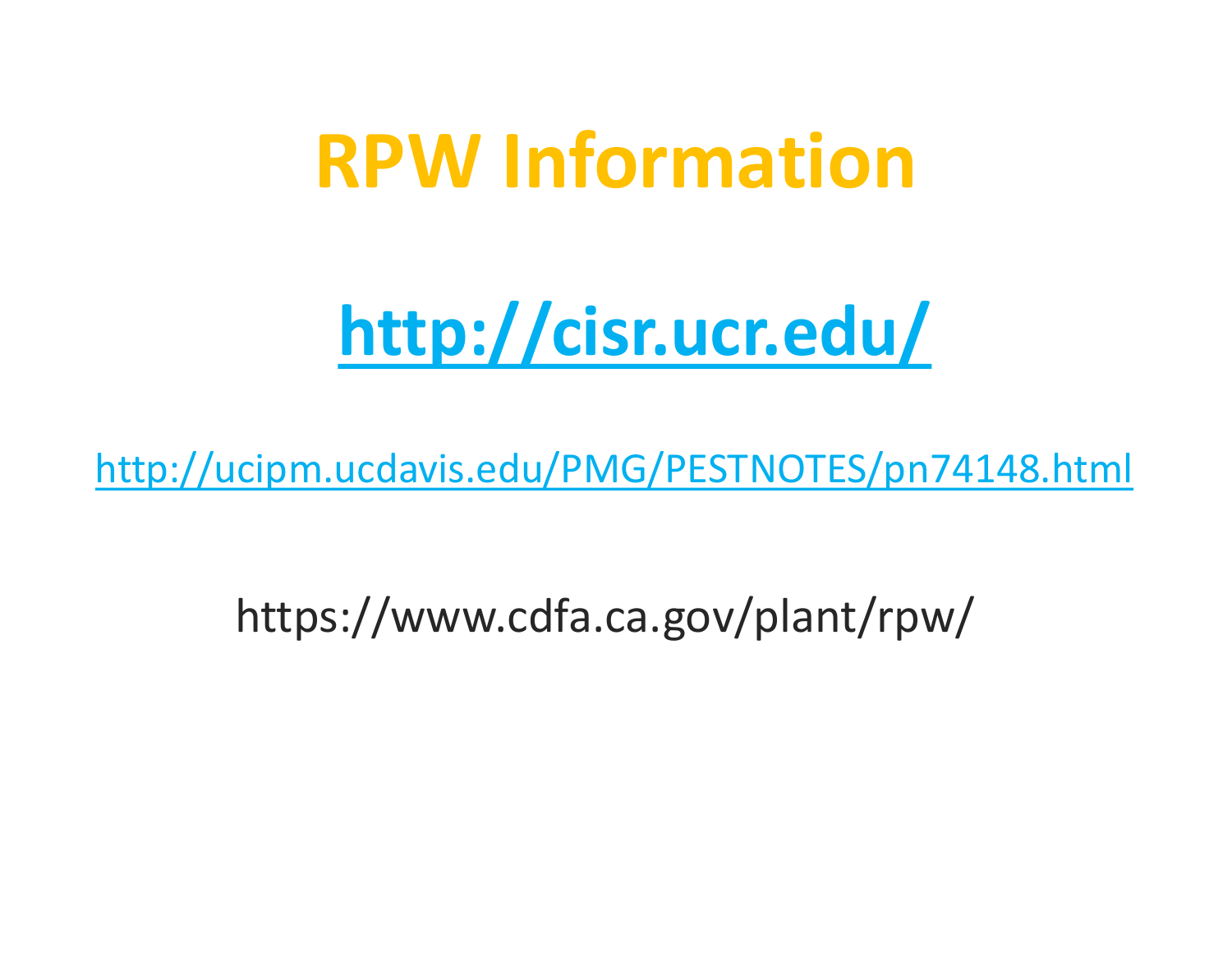### Red Palm Weevil Eradication